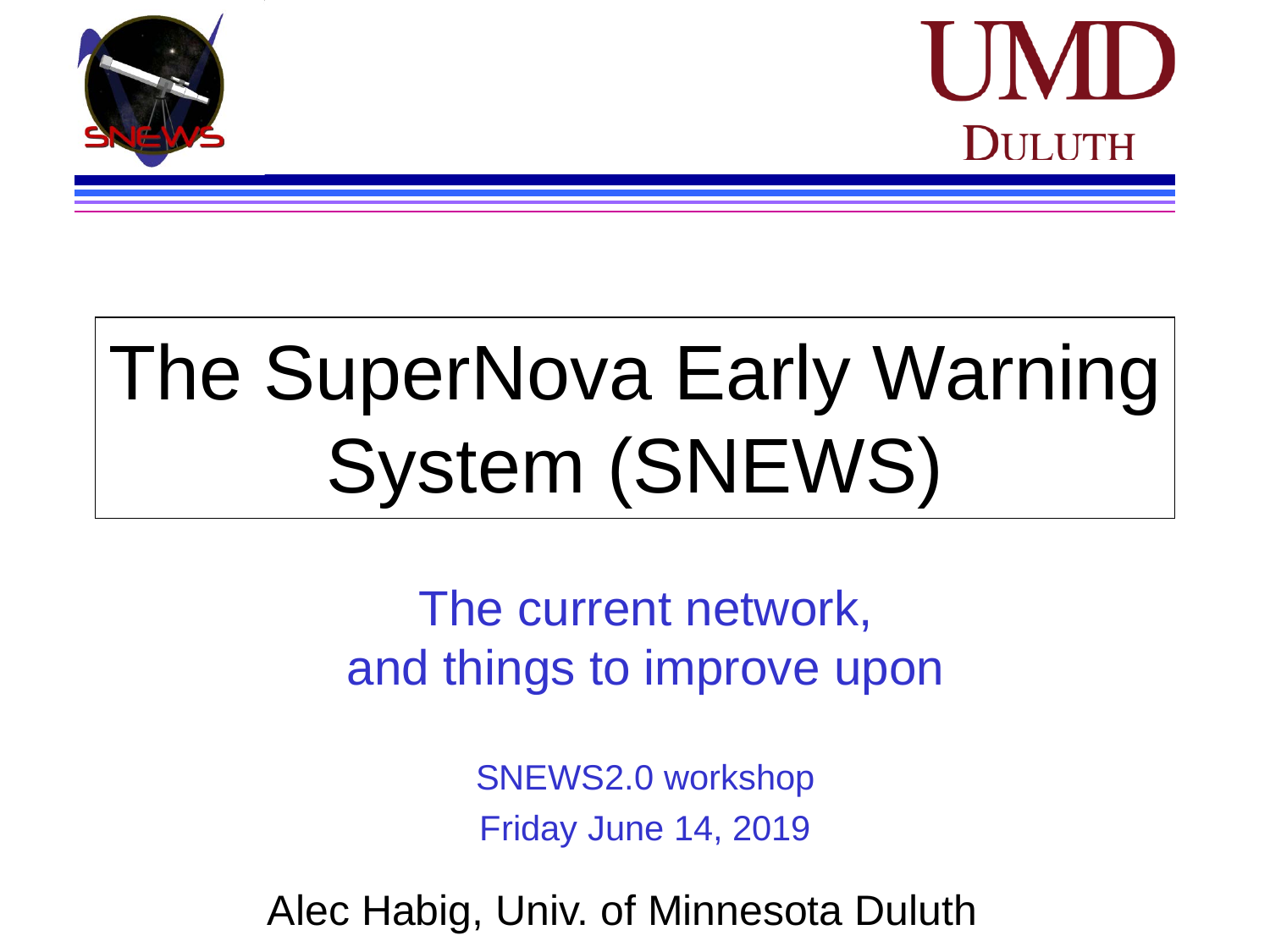

Origin Story



• At the neutrino meetings in 1996 (Helsinki) and 1998 (Takeyama), people were reminiscing about SN1987A and thinking about how we could do better in the future. This got Super-K, SNO, MACRO, and LVD together with John Bahcall.



←Humans noticed this first…

- … and dug this off tape later→
- Despite ν arriving  $\sim$ 1.5h before the γ

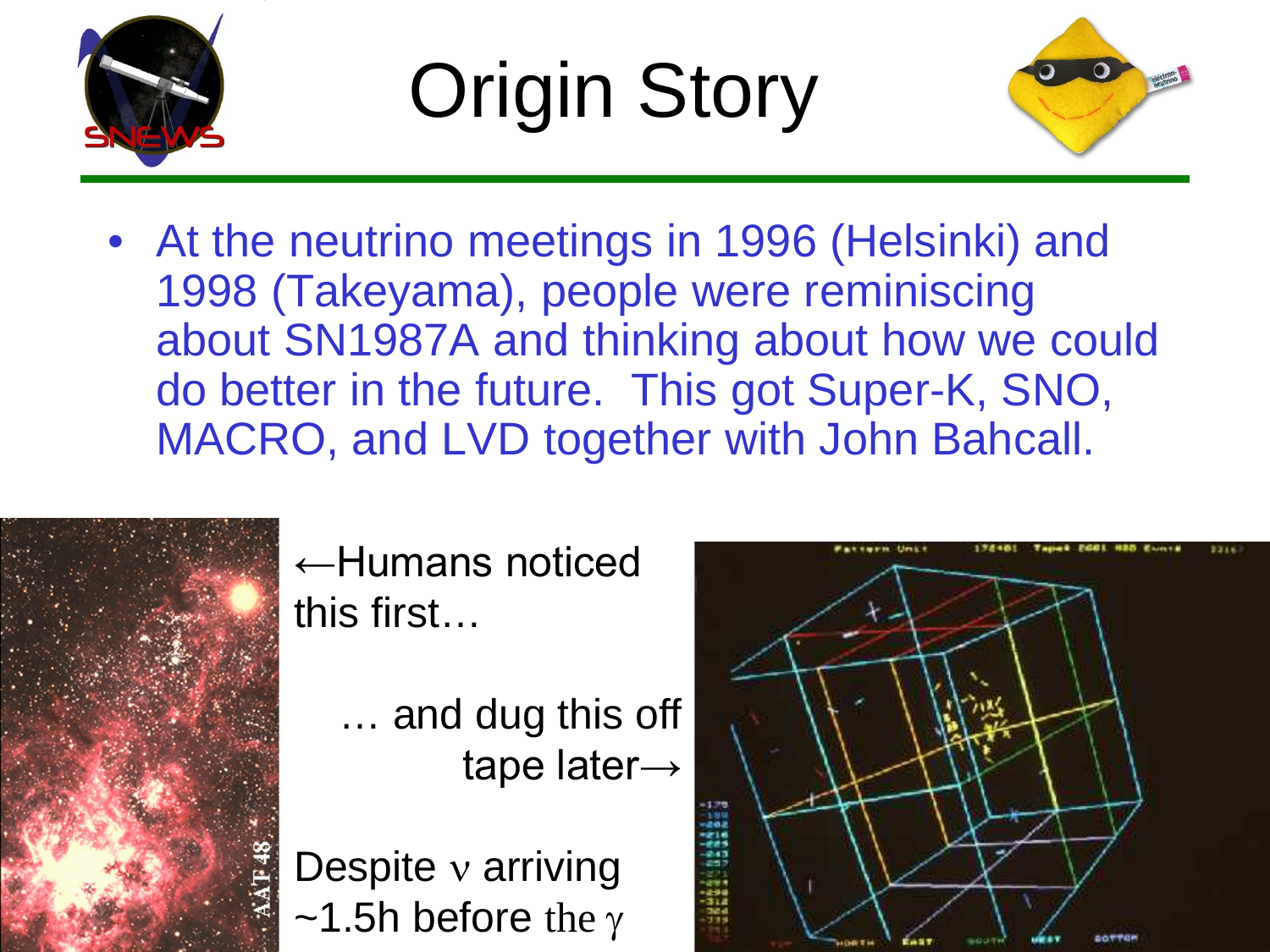

#### Astrophysical and Human time scales



- v lead the photons because stars are opaque to  $\gamma$ , but transparent to  $\nu$ 
	- $\gamma$  are produced when the shock wave breaks through the photosphere, ~hours after core collapse
- Of course, each experiment had a SN ν trigger already to find a burst of ν
	- but routed the alarm through an on-call shifter to filter out false alarms from electronic noise, flashing PMTs, spallation by CRs, etc
	- Humans also take ~hour to weigh in
- But, two experiments will see the v at the same time, and are unlikely to have coincident noise
	- Can we help provide an opportunity to experiments to go faster if they want to?

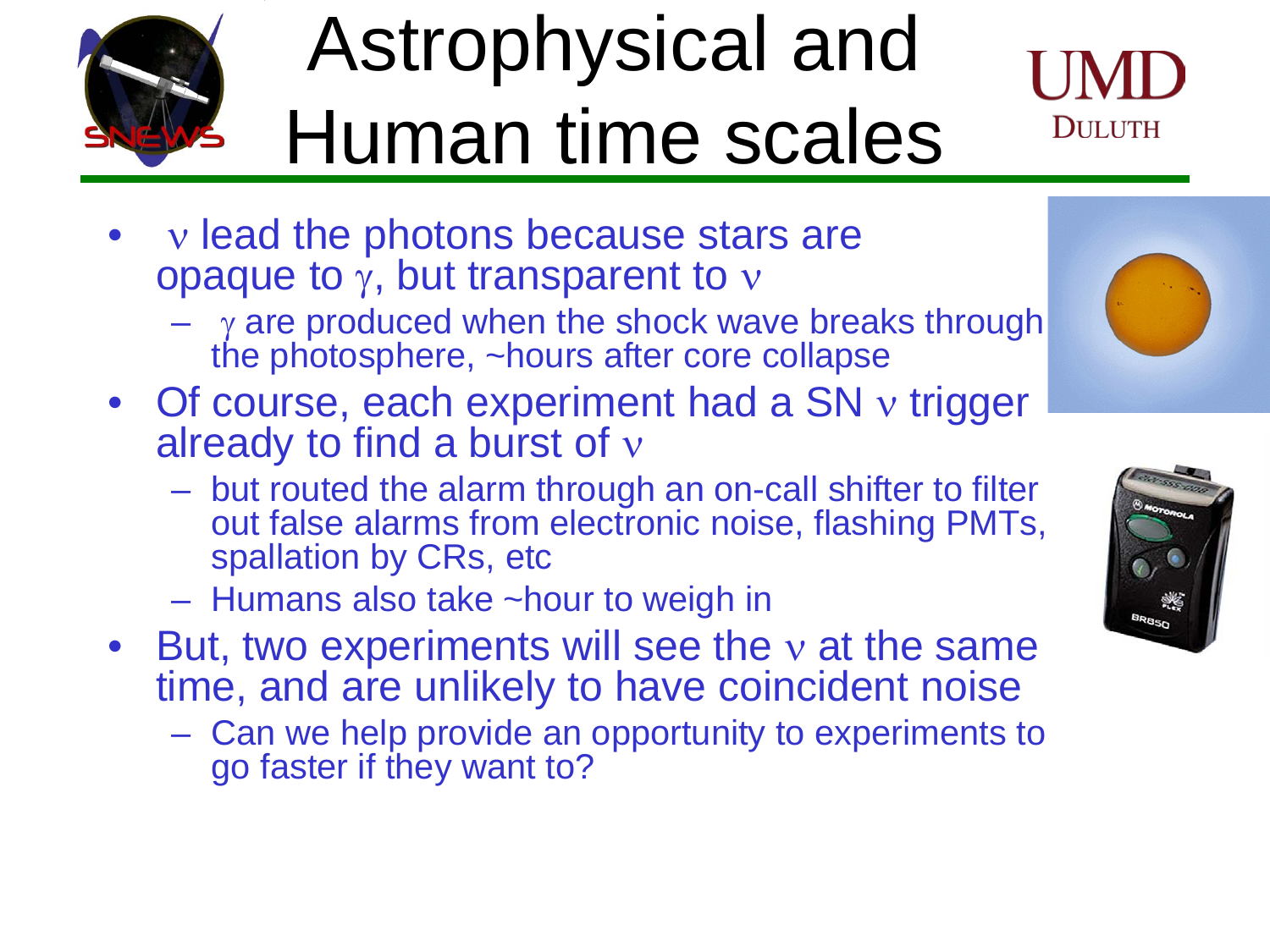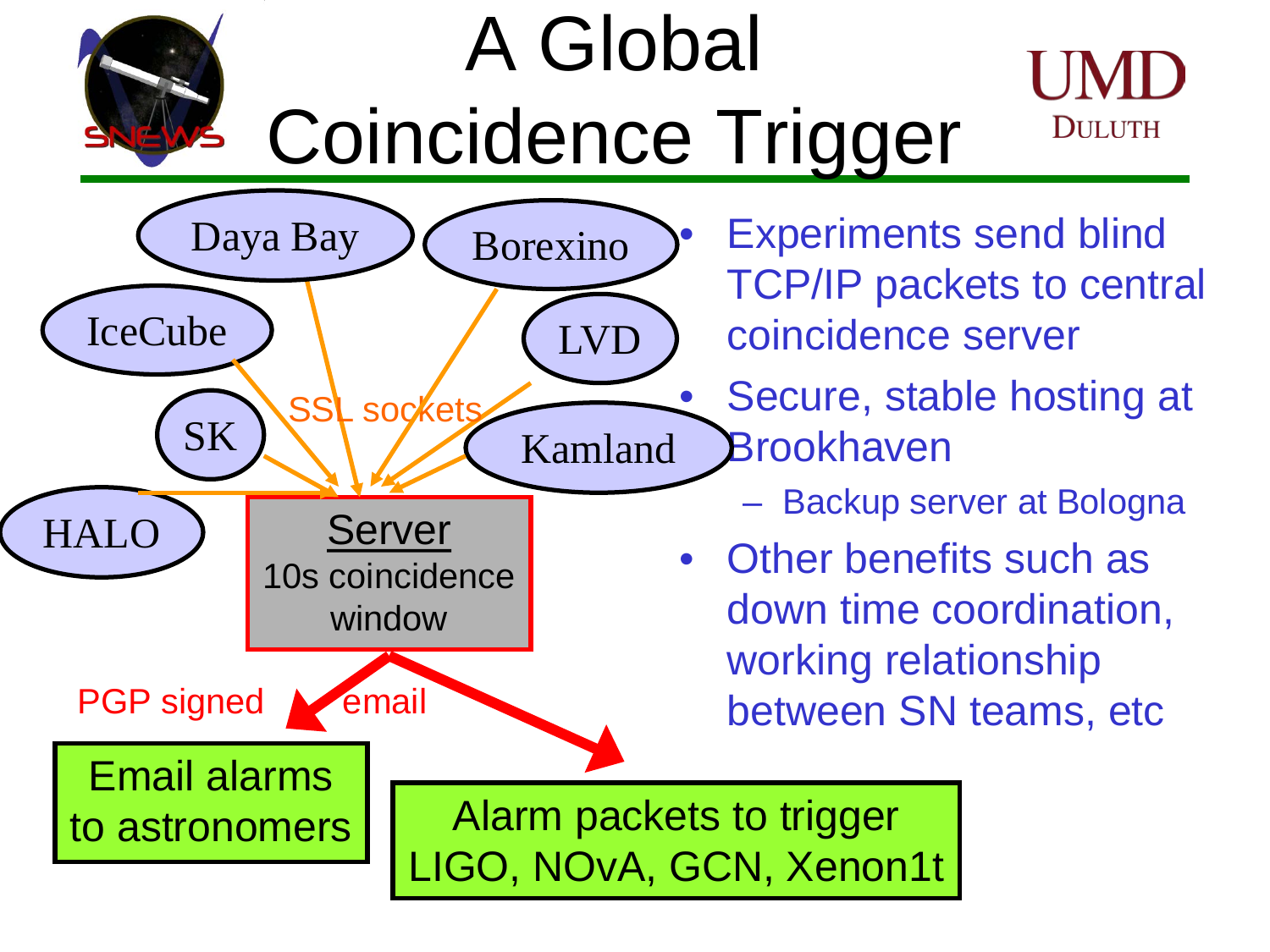

## The Experiments



- Currently:
	- Super-K
	- LVD
	- IceCube
	- Borexino
	- Daya Bay
	- Kamland
	- HALO
- Alumni:
	- MACRO, SNO, AMANDA
- Operational but not SNEWS contributors:
	- Baksan, µBoone
- Near-Future participants – NOvA, Km3Net, SNO+







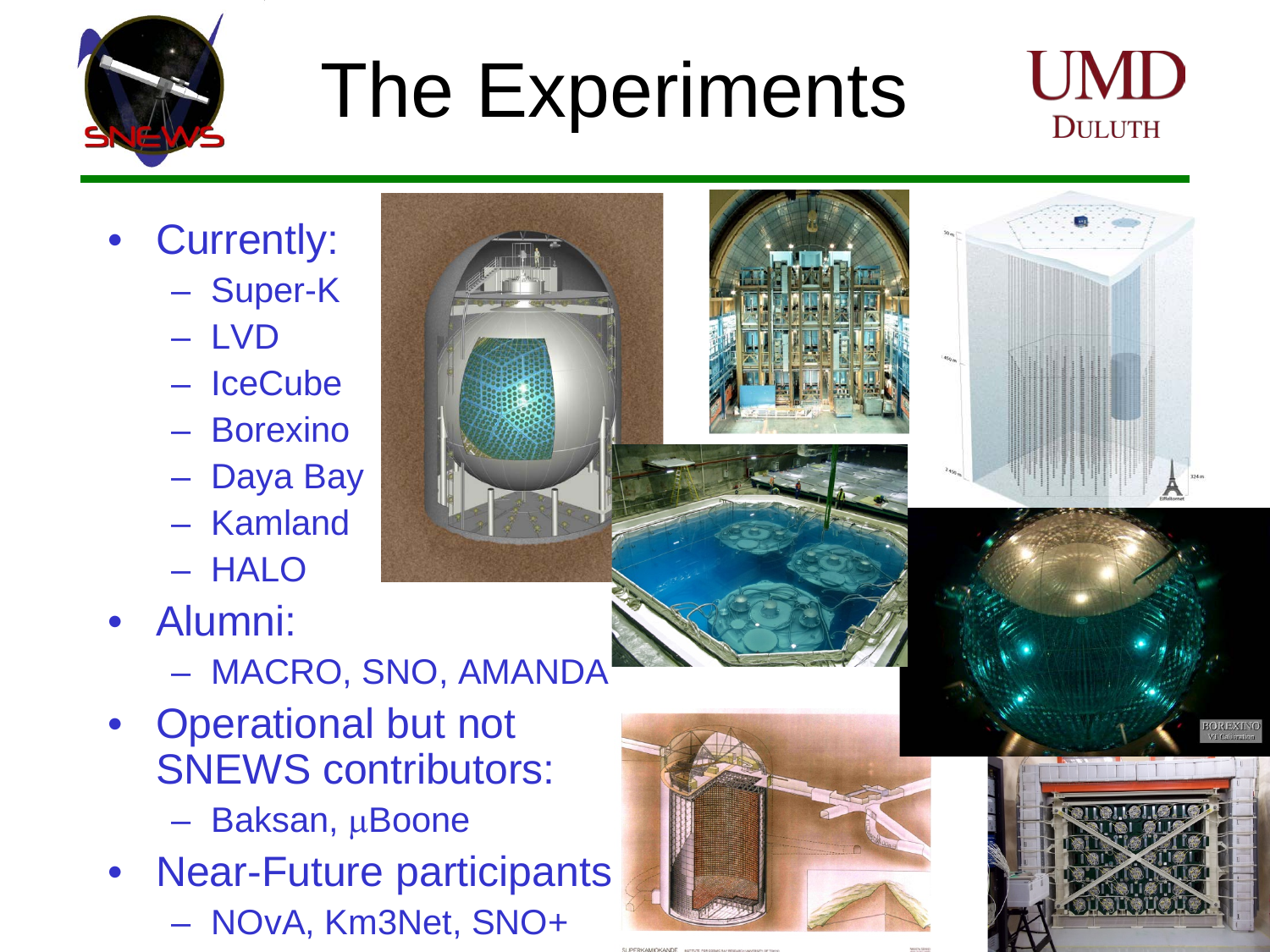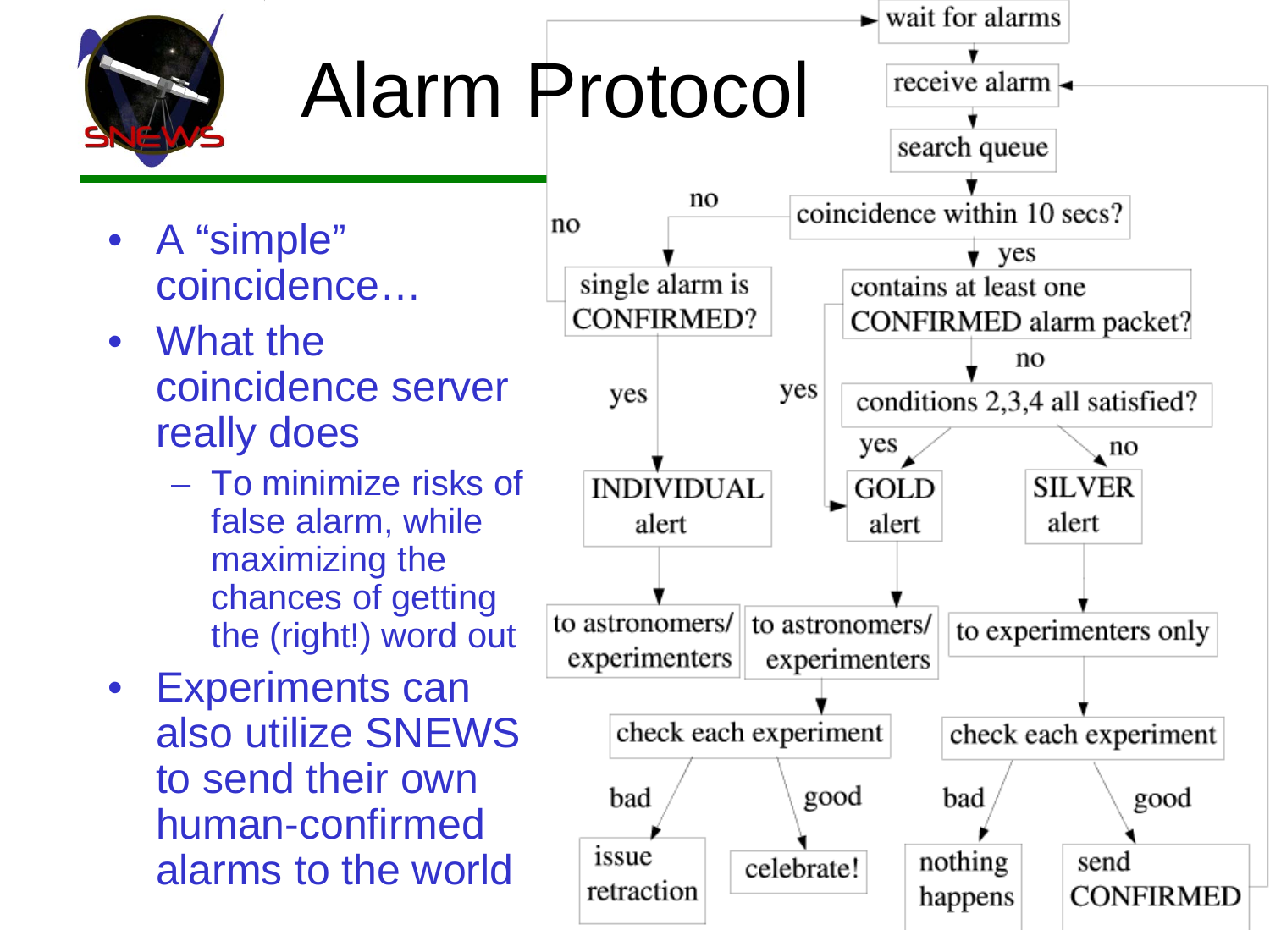

# SNEWS' Goals



- At a workshop in Sept. 1998 at Boston U., neutrino physicists and astronomers came up with design goals: the "Three P's":
	- Prompt (<< 1 hour)
	- Positive (false alarms < 1/century)
	- Pointing
- Why?
- How well have we done in the nearly two decades we've been doing this?
	- Operational in test mode since 2001, fully operational July 1, 2005
- Should these goals change for the future?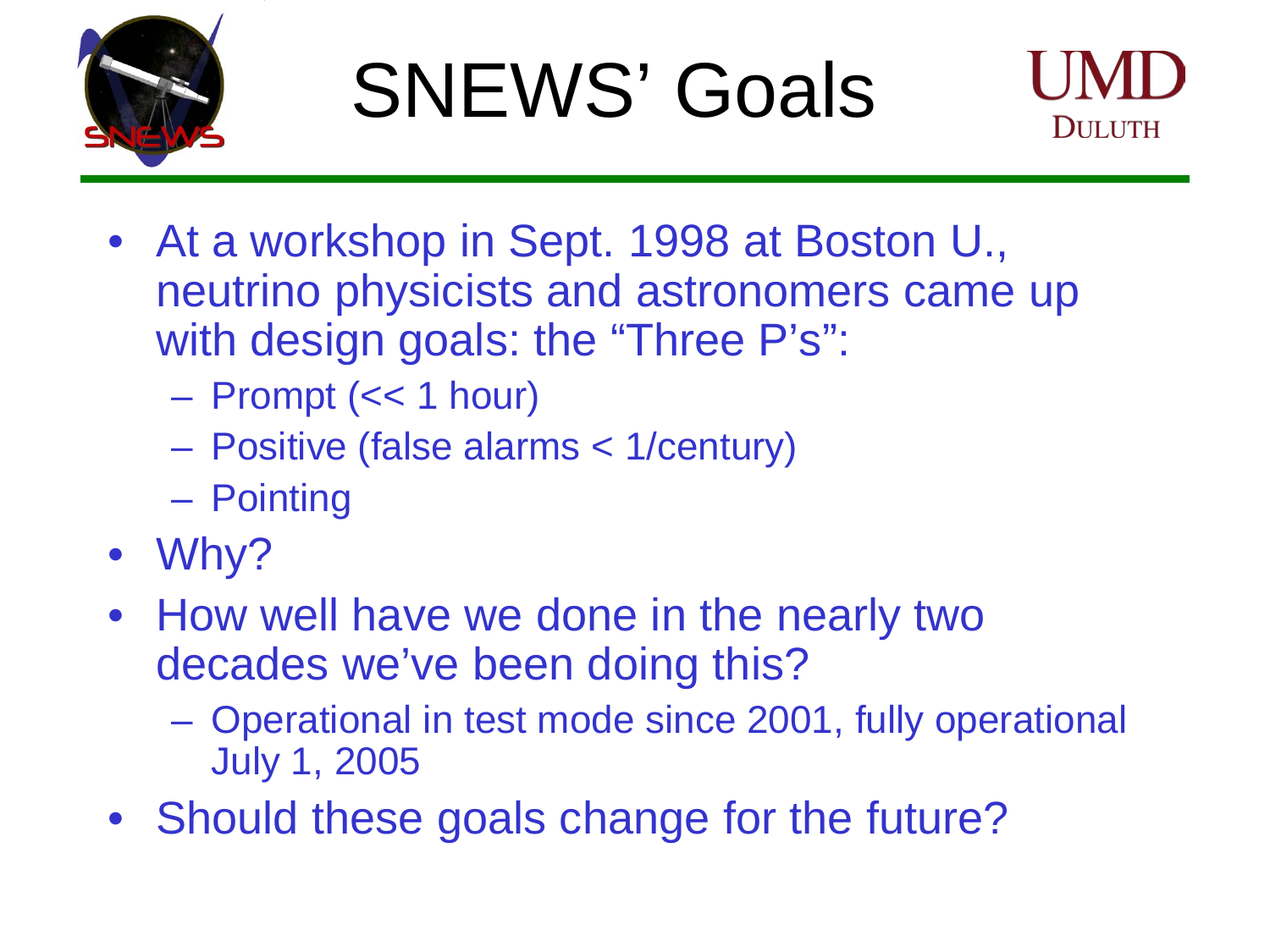

## Prompt



- Caveat: we have had no SNe in/near our galaxy since 1987: so SNEWS has never triggered
	- Something which confuses some fraction of the 6,190 snews-alert subscribers when they subscribe but then don't get alerts!
- What do we expect? Given a two-fold coincidence, the fastest two experiments to report set the delay
	- The SNEWS machinery itself responds in ~seconds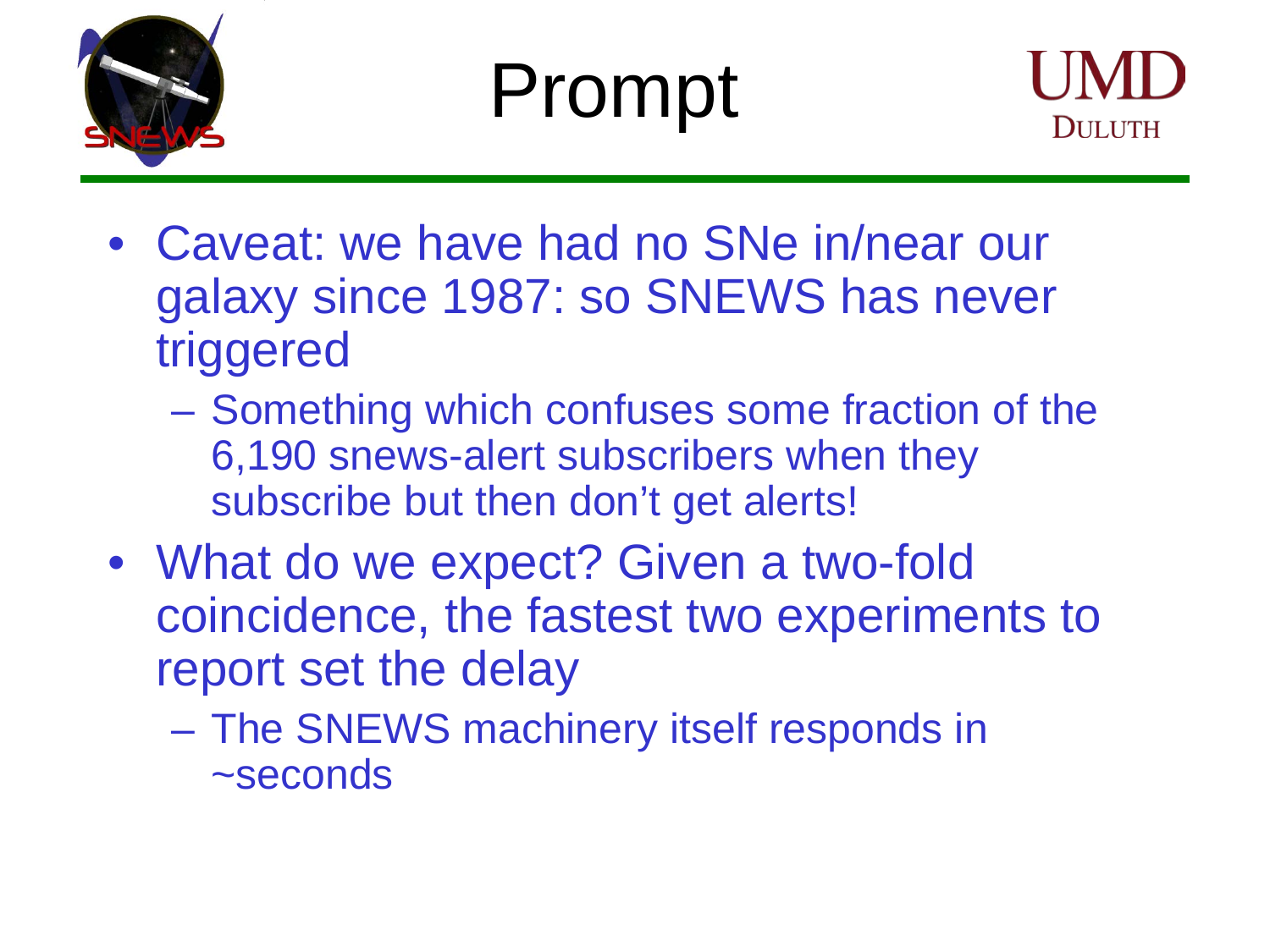

### Estimated delay



- Matt Strait (UofM) took published SN trigger delays combined with sensitivities, estimated SNEWS response time
	- NOvA triggers on SNEWS but has a limited buffer time

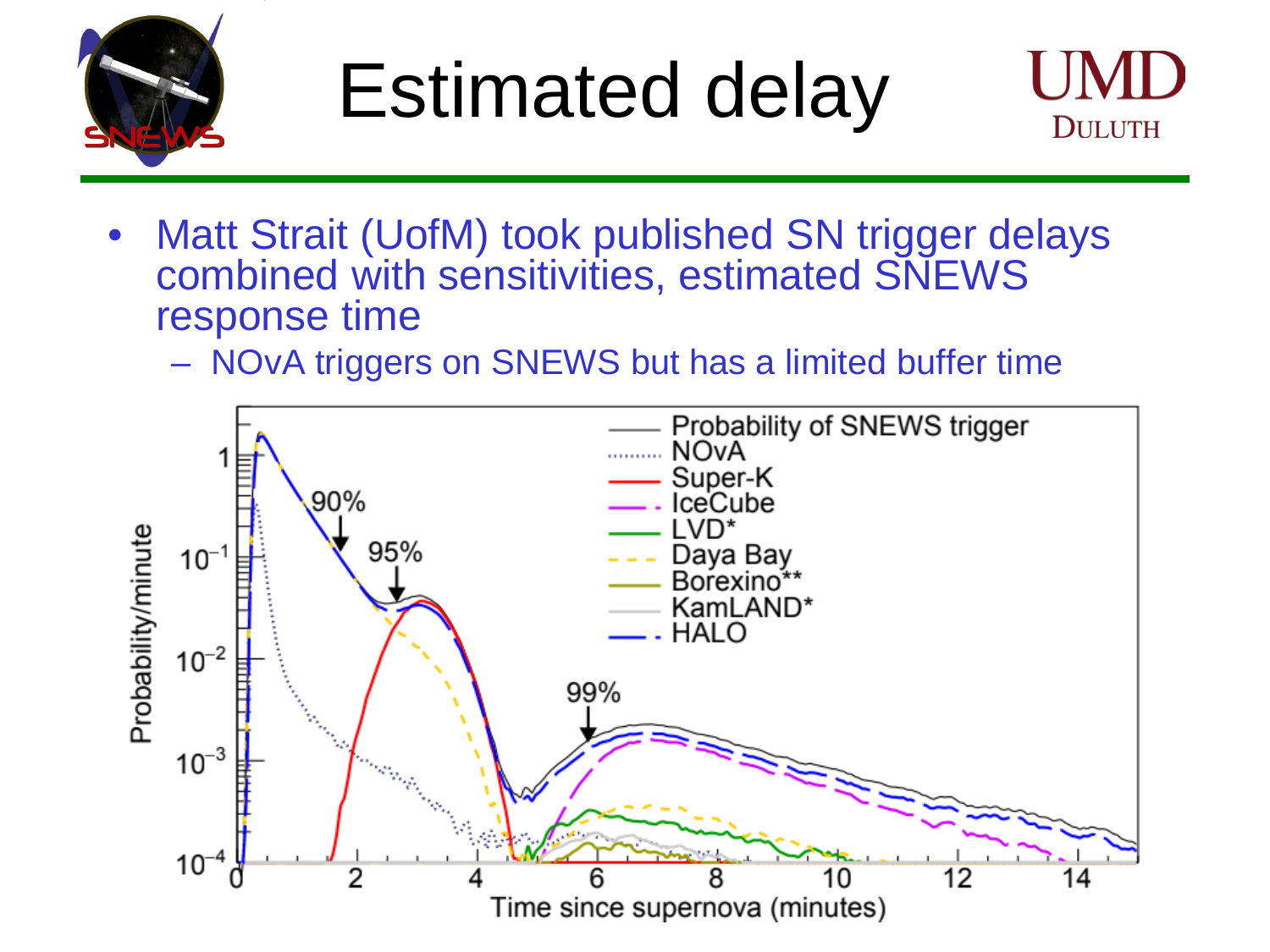

# Prompt?



- We think so, within minutes
	- Faster would be better: *eg*, unraveling the mysteries of GRBs became possible when followups could happen within seconds
- We don't know so: aside from a "high rate test" in 2001 (*low thresholds, triggered on noise*) the machinery doesn't get exercised
	- *eg*, recent LIGO GW alerts started off with more delay than desired, as kinks were worked out with practice

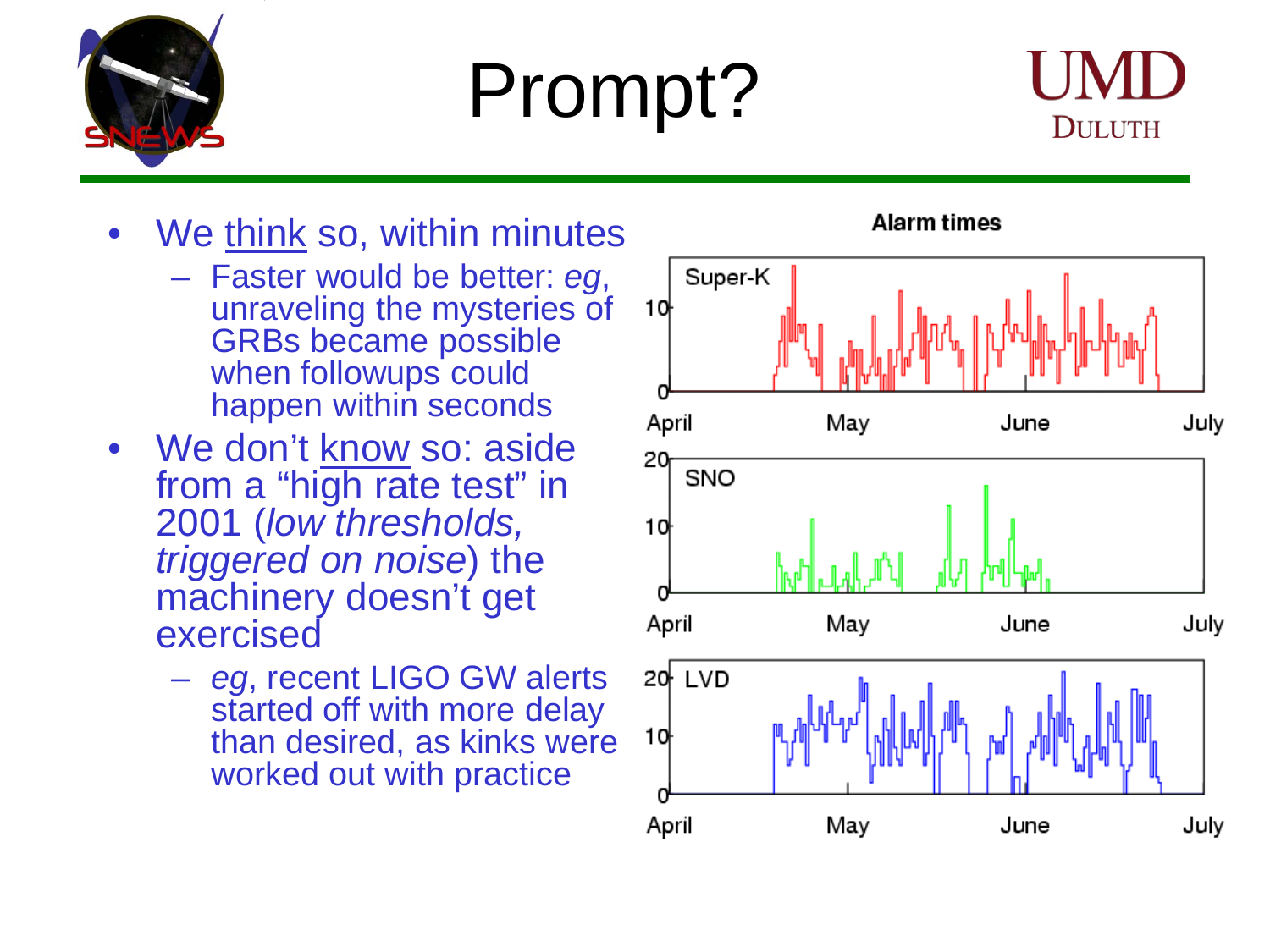

#### Positive?



- No false alarms in two decades! (*knock on wood…*)
- The flip side is that we haven't had the full test of the pipeline which alarms (*false or otherwise*) would provide
	- 2001 high rate test exercised front end
	- 2003 "find Vesta" test exercised the back end
- What astronomers want has flipped 180<sup>o</sup> in those two decades:
	- 2000: "If you have even one false alarm, no one will ever believe you again"
	- Today: "Multi-messenger astronomy generates oodles of alerts, no problem!"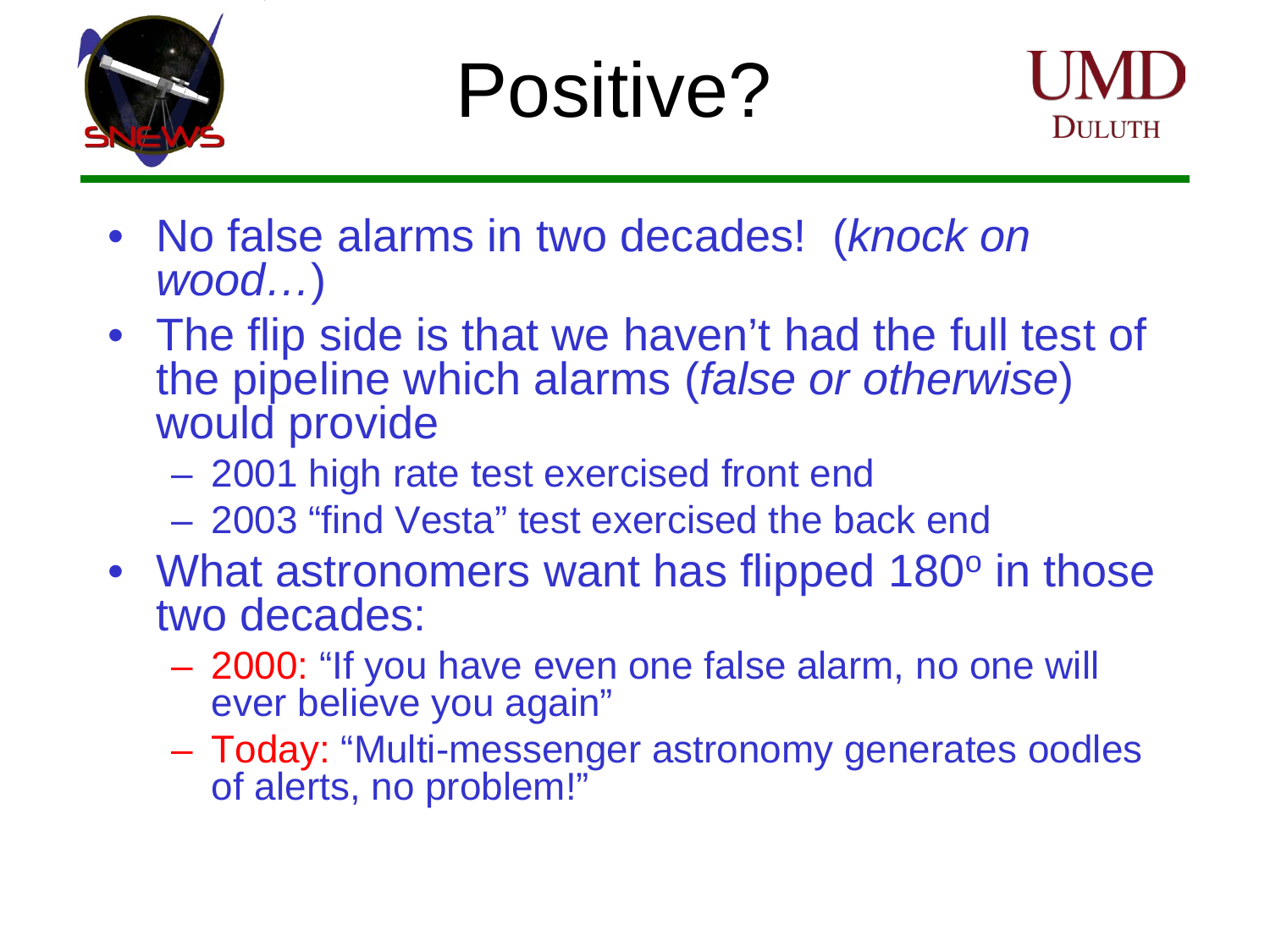

# Pointing?



- SNEWS cannot generate directionality on its own
- Super-K can point back to within  $\sim$ 4 $\circ$  using the sub-dominant electron elastic scatters
	- and will do this even better once Gd n captures tag IBD interactions



- Timing triangulation killed by statistics of leading edge of signal
	- Beacom&Vogel, astro-ph/9811350
	- … or, is it?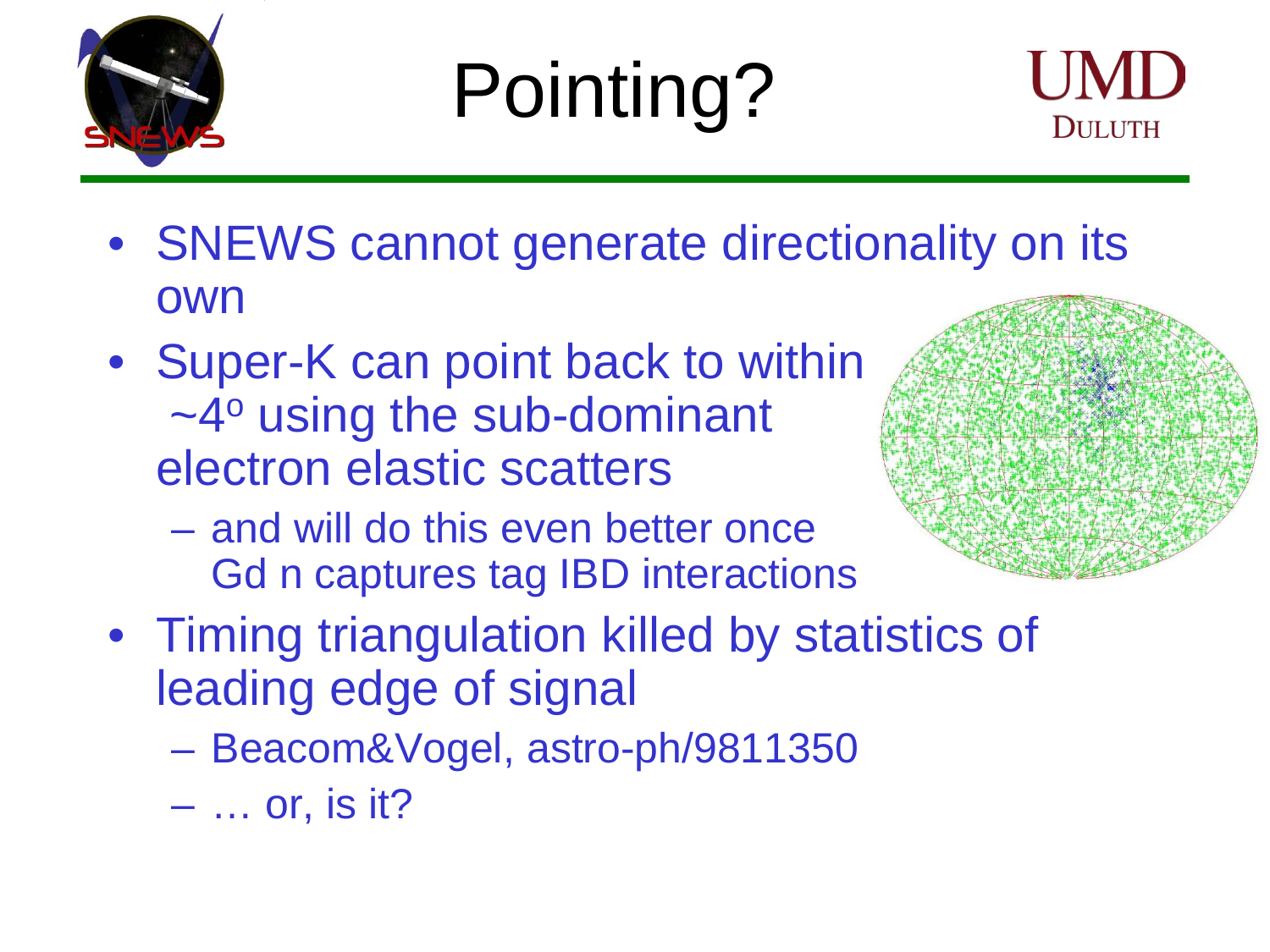

## **Triangulation**





• Look at arrival time difference of SN ν wavefront at different detectors

- With 2 expts, circle on sky at angle  $\alpha$
- 3 expts 2 blobs
- 4 expts 1 point
- With modern detectors, and fitting the whole  $v$  light curve rather than just the leading edge, this might now be possible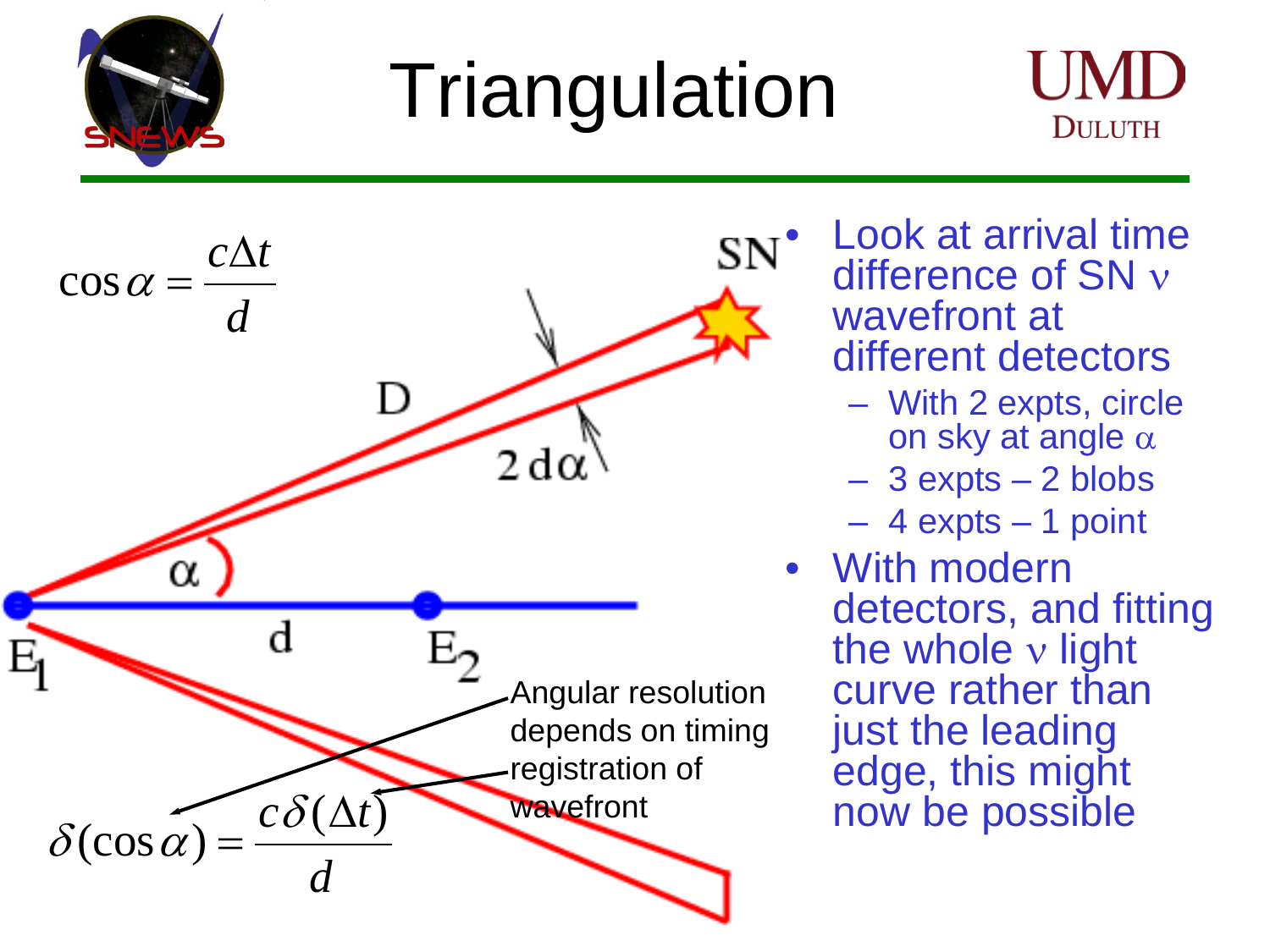

## Improvements for SNEWS 2.0



- What can we do to update SNEWS to provide:
	- Multiple thresholds, to constantly exercise the machinery and to provide consumers with a "choose your own threshold" alert
	- Ability of experiments to compare ν "light curves" real-time, to extract physics quickly: especially precision timing for triangulation
	- Get alerts out to the new networks, to best coordinate with modern multi-messenger networks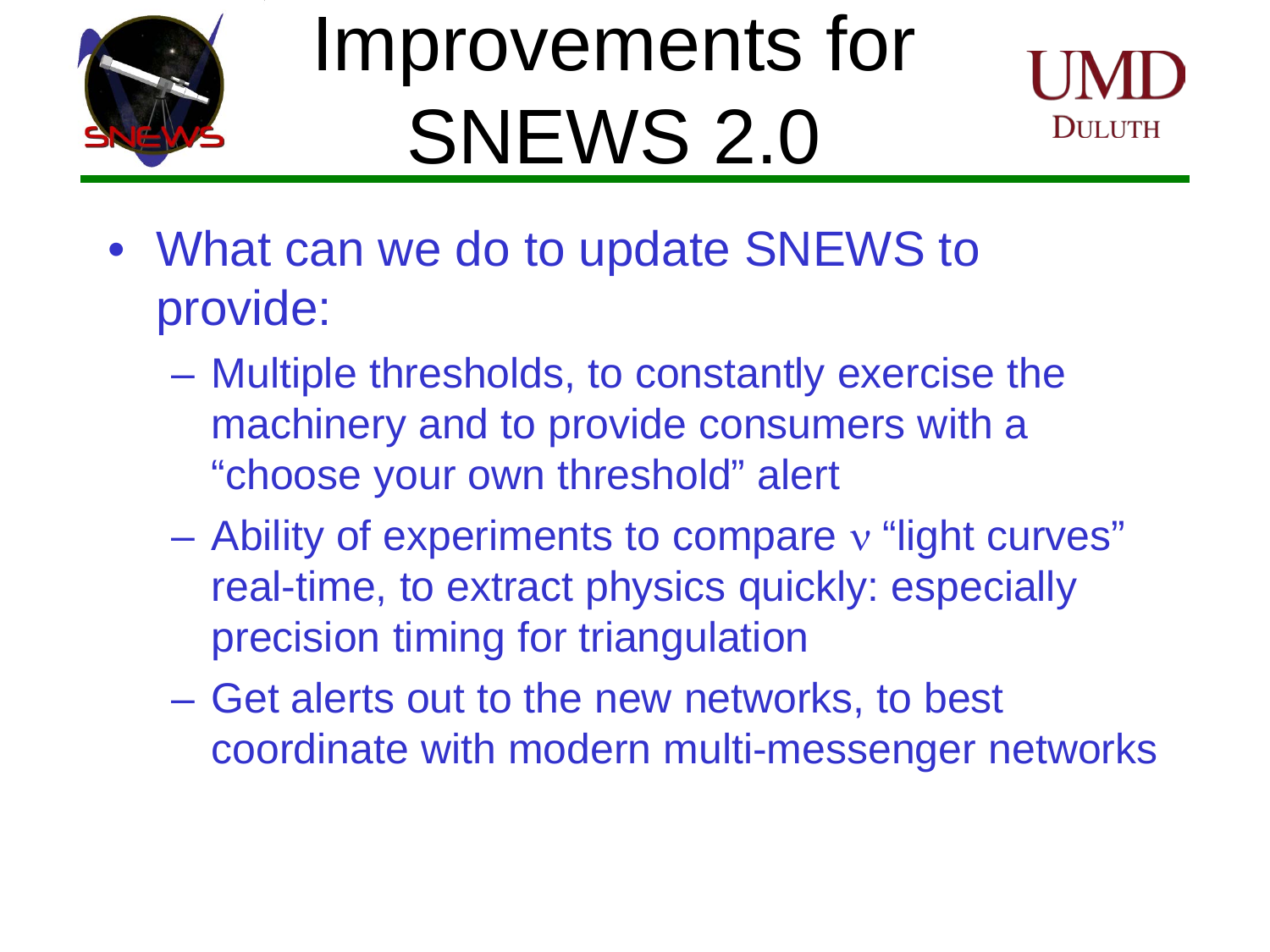

## New Physics for SNEWS 2.0



- Pre-supernova (*Si-burning*) ν from nearby stars:
	- Kamland does this now on its own
	- SNO+ and JUNO will soon be able to as well, as can Super-K with Gd loading
	- This is an area where combining low statistics could let these experiments expand their range further into the galaxy
- Pointing:
	- DUNE and Hyper-K will have per-event directionality
	- SK will improve theirs with Gd tagging
	- Maybe SNEWS can contribute triangulation
	- A new opportunity to provide directionality combination for those experiments?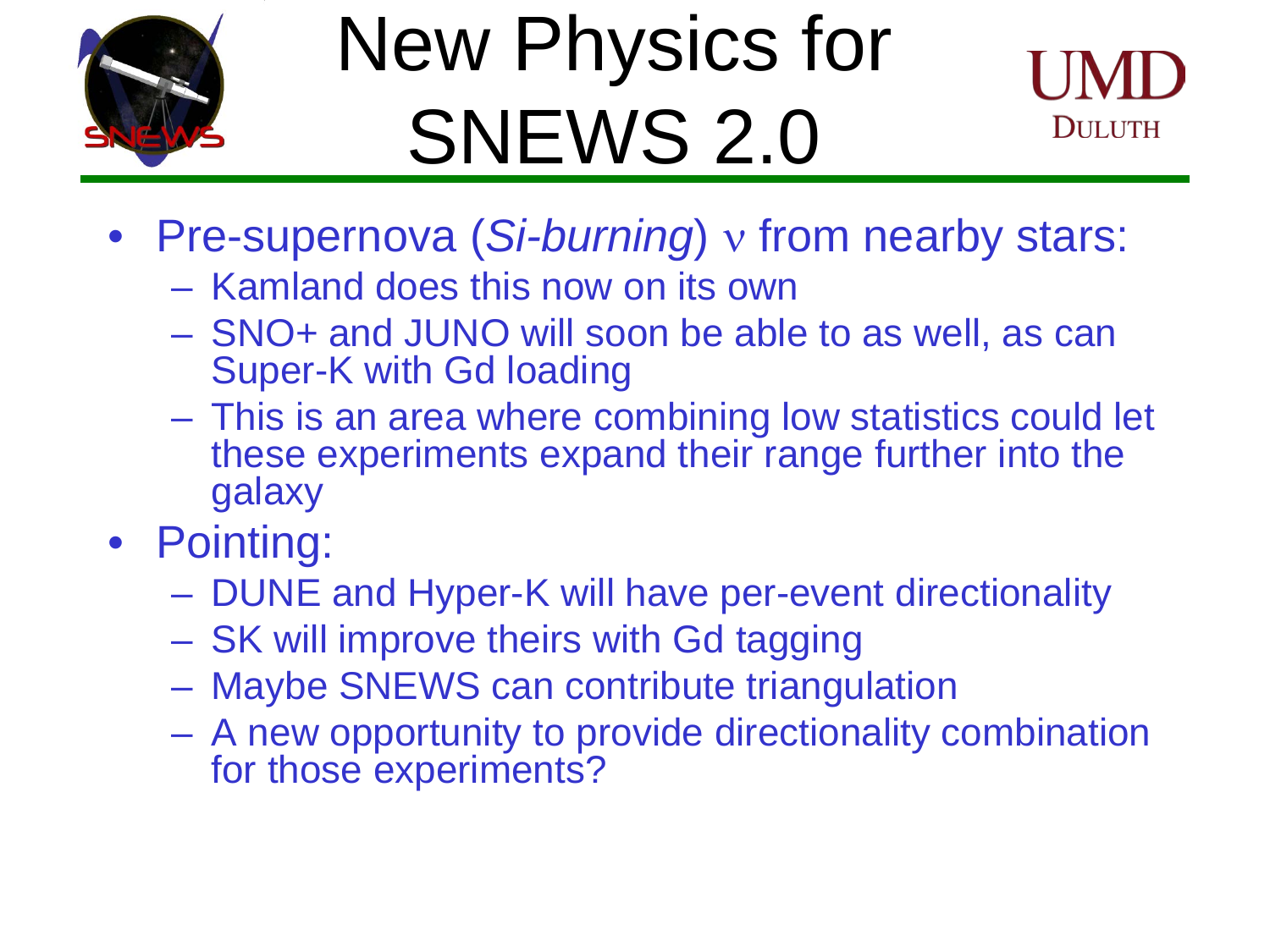

#### Tools needed



- The simple coincidence riding on the network protocol stolen from the first "e-sports" game ever (*netrek, early 1990's*) can't support these new goals (*and you wouldn't want to maintain it anyway*)
- What statistics are the best to compare experiments with extremely different signal rates and noise rates?
- What machinery is needed to reliably move that data from experiment to a SNEWS server?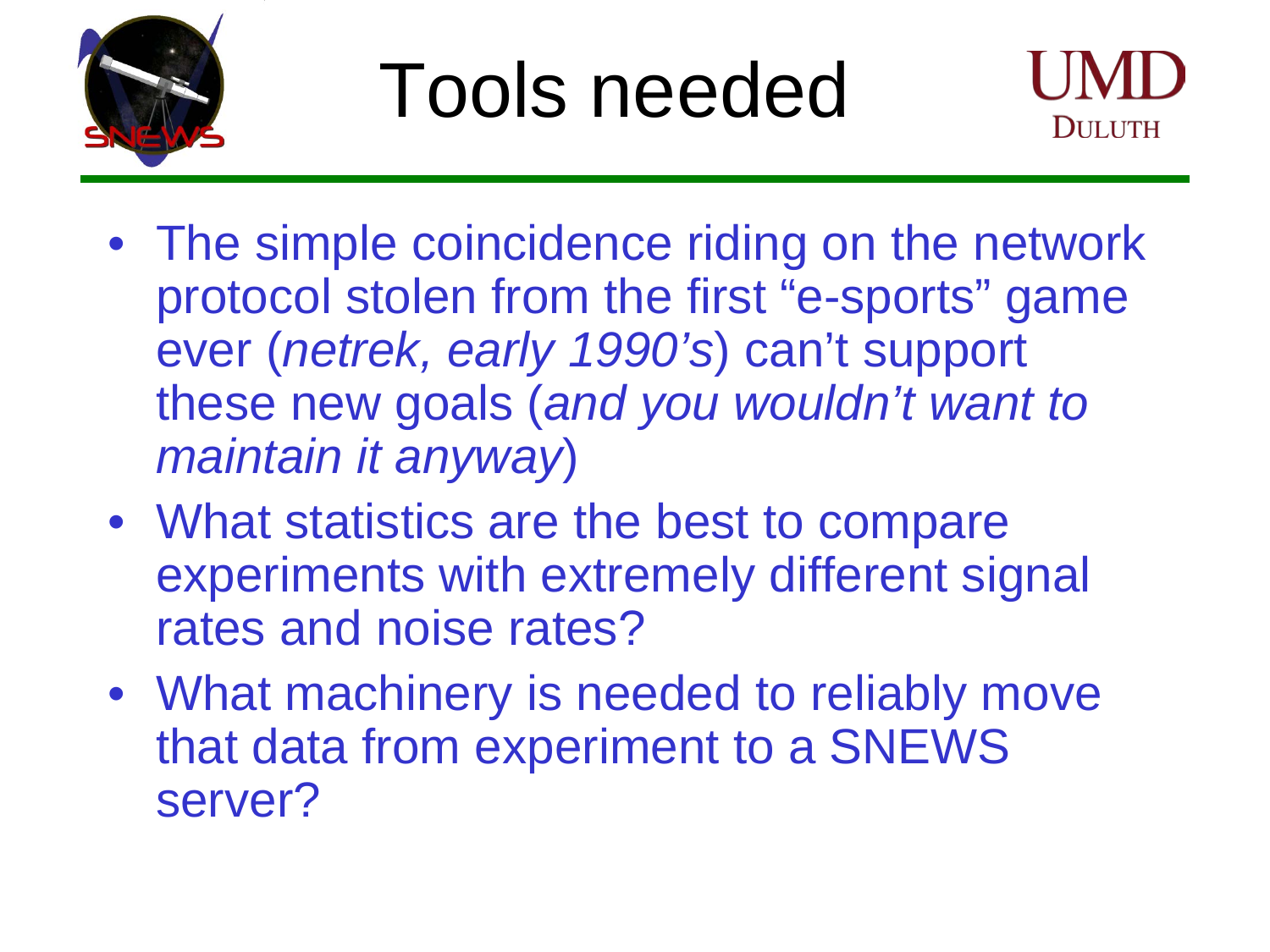

- Whatever information a SNEWS server is consuming will need to be turned into something fairly "detector independent" by the experiments
	- So we're comparing apples to apples
- This requires a lot more work from an experiment than simply sending SNEWS a "saw a supernova!" timestamp
	- Work that can only be done by someone with a deep understanding of that particular detector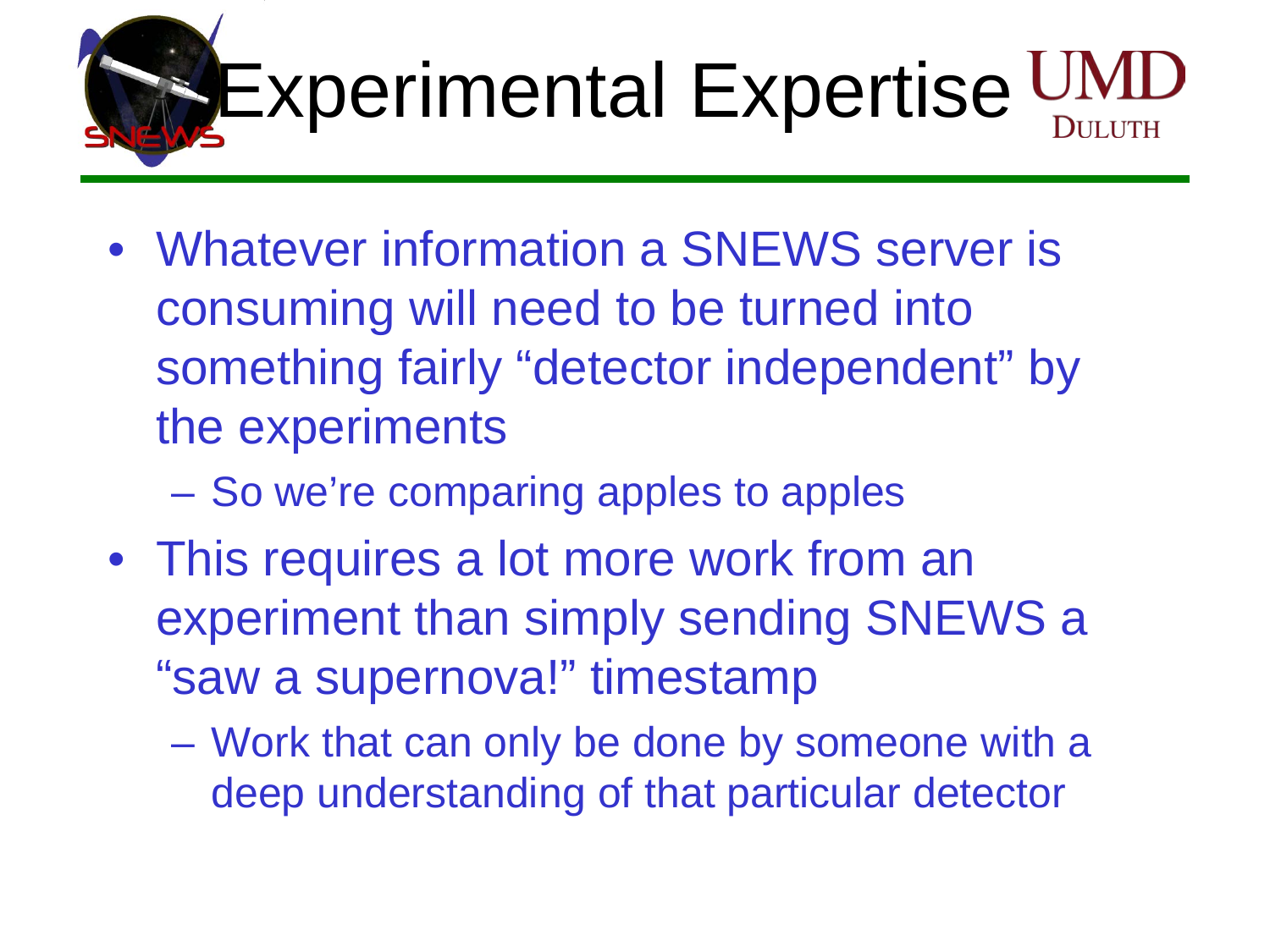

# White Paper



- Getting the information and plans discussed in this workshop into a white paper is a goal of this workshop
	- Goal: end of summer
- Topical working groups will tackle specific sections
- The panel discussions are hoped to be the seed for this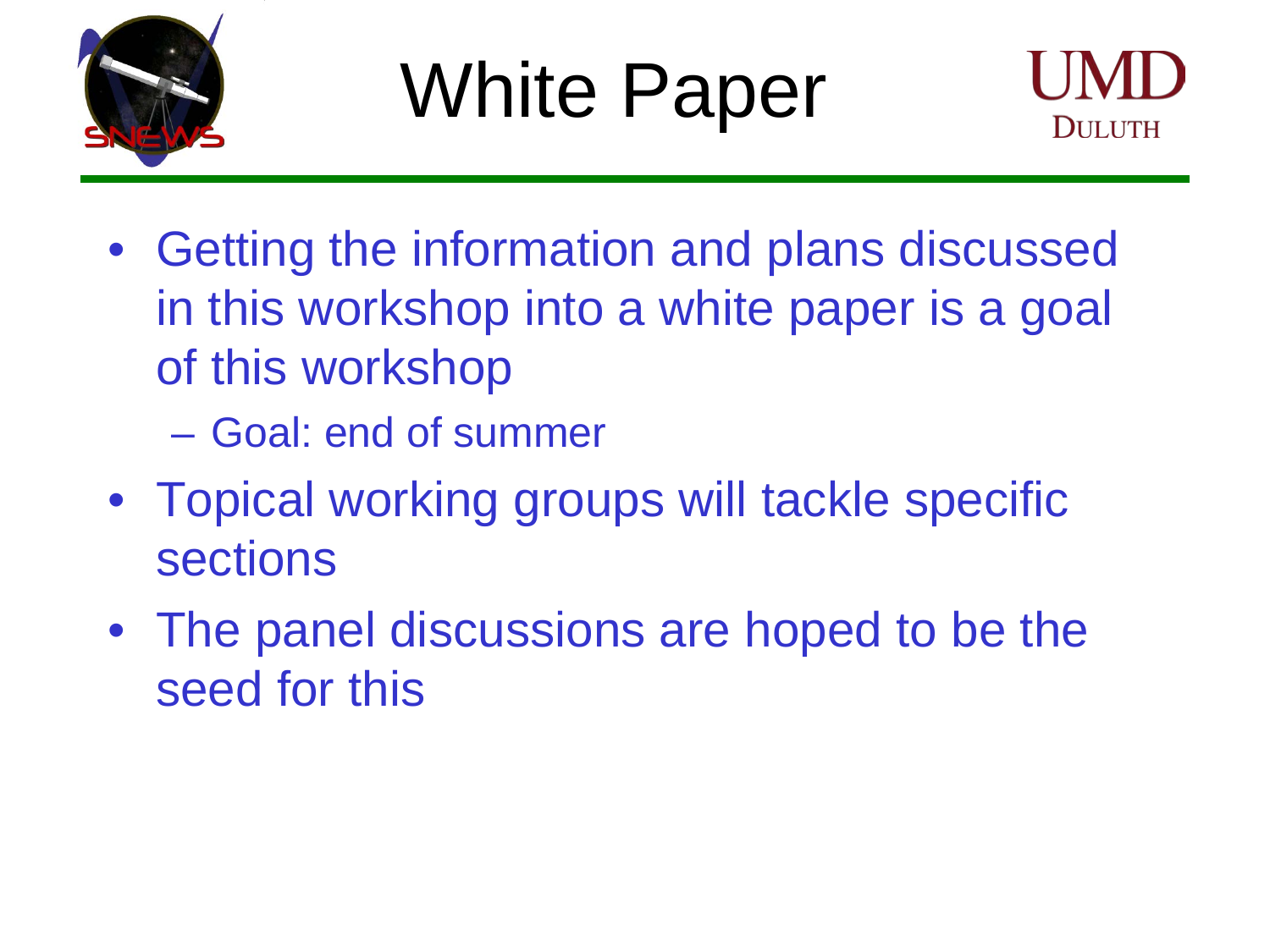

• Whitepaper

#### **CONTENTS**

 $\overline{2}$ 

#### Contents

|                            |    | Introduction                                                                                                                                                                                 | 3                          |
|----------------------------|----|----------------------------------------------------------------------------------------------------------------------------------------------------------------------------------------------|----------------------------|
| Whitepaper                 | 2  | <b>Stellar Core Collapse Signals</b><br>Science from Core-Collapse Multimessenger Astronomy<br>2.1<br>$2.2\,$<br>Gravitational Wave Signals from Core Collapse<br>$^{2.3}$<br>2.4<br>$2.5\,$ | 3<br>3<br>5<br>5<br>5<br>5 |
| outline and                | я  | <b>SNEWS 1.0</b>                                                                                                                                                                             | 5<br>5                     |
| very rough draft<br>exists |    | <b>SNEWS2.0</b><br>4.1<br>4.2<br>4.3                                                                                                                                                         | 6<br>6<br>6<br>6           |
|                            | 5. | Pointing to the Supernova with Neutrinos                                                                                                                                                     | 6                          |
|                            | 6  | Presupernova Neutrinos                                                                                                                                                                       | 7                          |
|                            | 7  | The SNEWS Alert and Followup<br>7.1<br>7.2<br>Alert Broadcasting and Optimized Observing Strategies<br>7.3<br>7.4<br>7.5                                                                     | 7<br>7<br>7<br>7<br>7      |
|                            | 8  | <b>Education and Public Outreach</b><br>8.1                                                                                                                                                  | 7                          |
|                            | 9. | <b>Summary</b>                                                                                                                                                                               | 7                          |
|                            |    | 10 Appendix: Supernova-Neutrino Sensitive Detectors                                                                                                                                          | 7                          |
|                            |    | 11 References                                                                                                                                                                                | 7                          |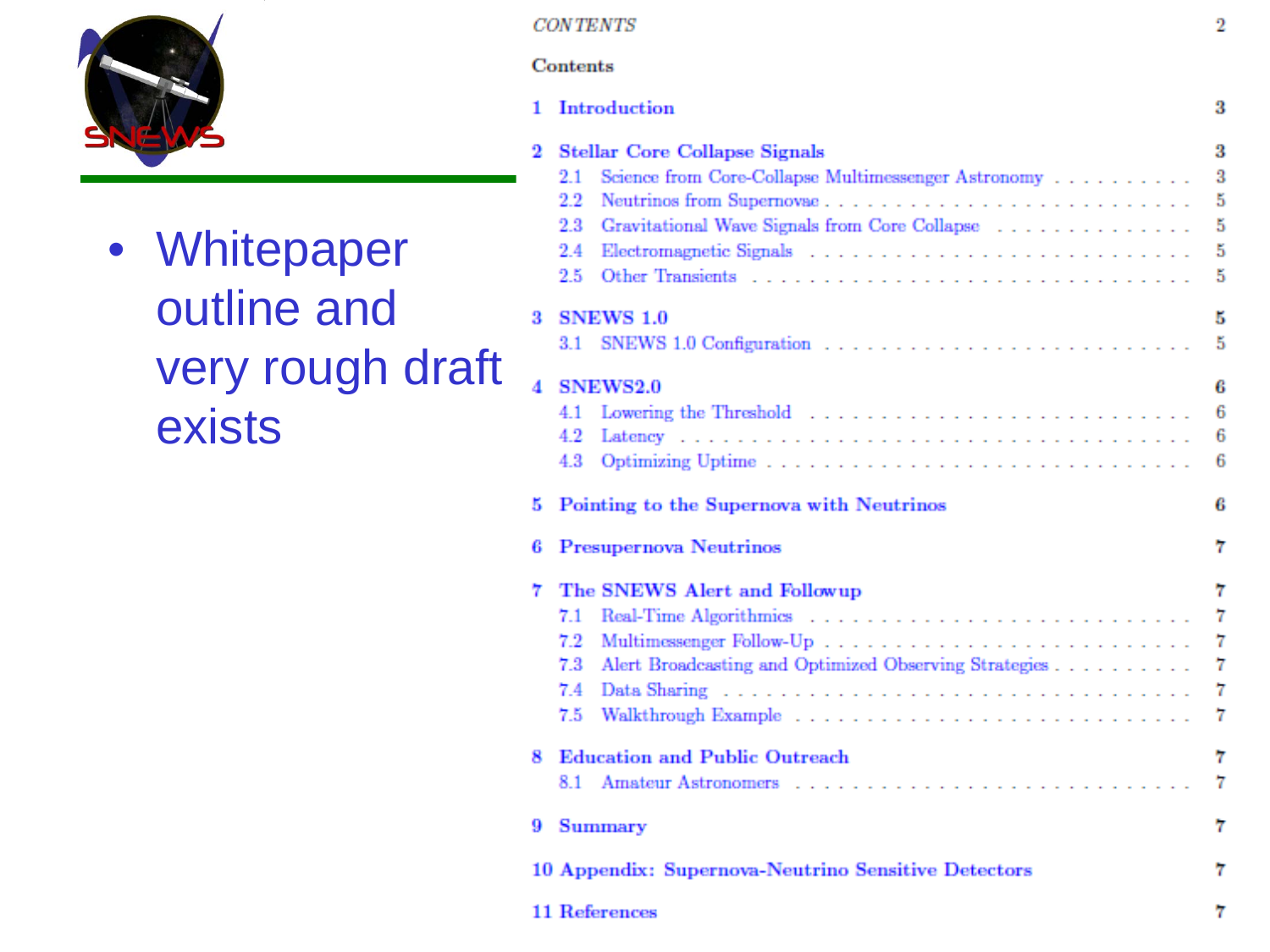

## **Summary**



- While one of the ~200 SNe y wavefronts currently traversing our galaxy hasn't arrived since 2000, we've been ready with a simple coincidence trigger
- Experimental capabilities have evolved
- Real-time multi-messenger astronomy is now a thing
- Let's figure out how to get the world the most SN neutrino information in the least amount of time
	- An opportunity for gaining information that together is greater than the sum of its parts